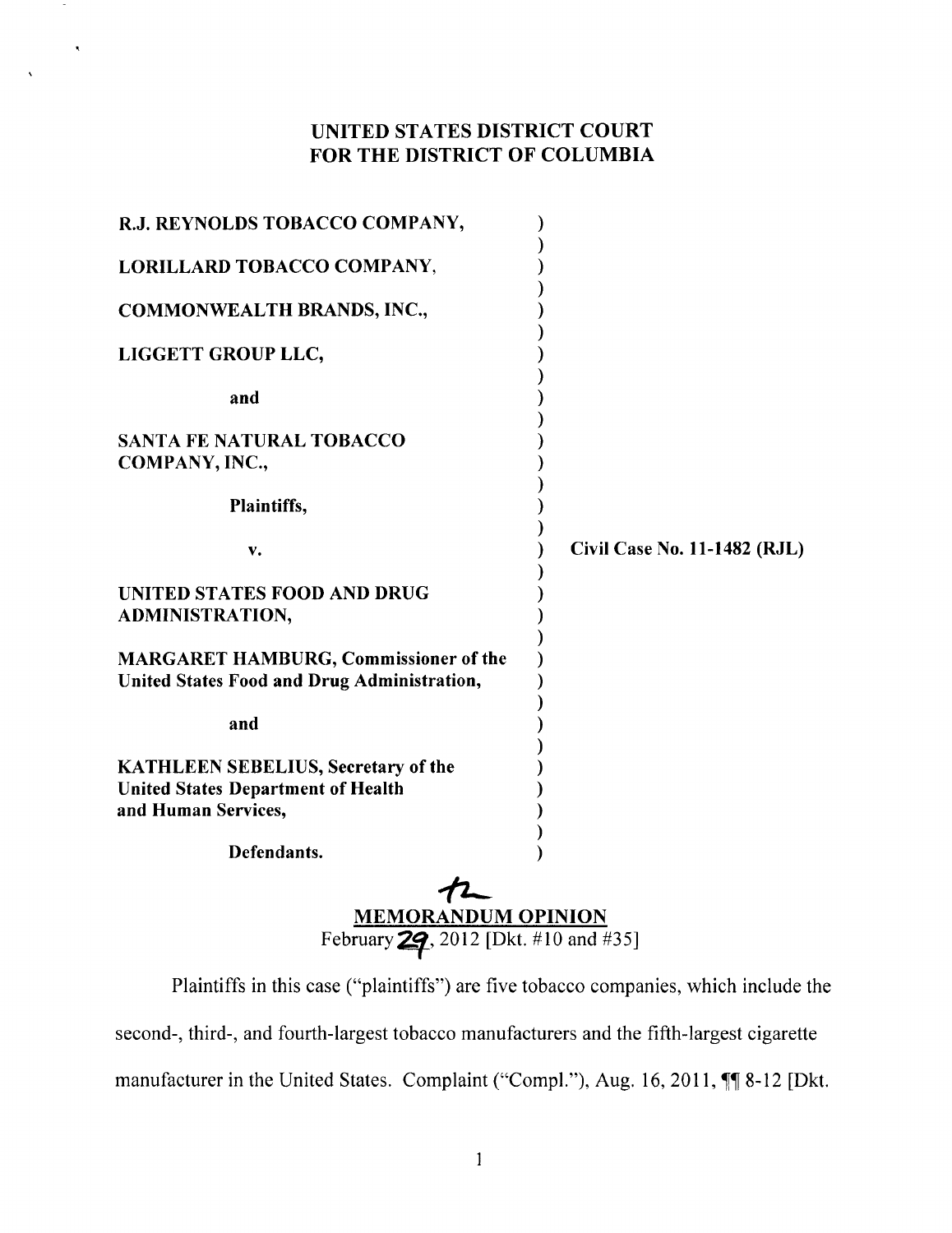#1]. In June 2011, defendant United States Food and Drug Administration ("FDA") published a Final Rule requiring (among other things) the display of nine new textual warnings—along with certain graphic images<sup>1</sup> such as diseased lungs and a cadaver bearing chest staples on an autopsy table-on the top 50% of the front and back panels of every cigarette package manufactured and distributed in the United States on or after September 22,2012. *See* FDA, Required Warnings for Cigarette Packages and Advertisements, 76 Fed. Reg. 36,628 (June 22,2011) ("the Rule"); *see also* Mem. in Supp. of Pls.' Mot. for Summ. J. and Permanent Inj. ("Pls.' Mot."), Aug. 19, 2011, at 3-5 [Dkt. #10]. Alleging that the Rule violates the First Amendment and the Administrative Procedure Act ("APA"), 5 U.S.C. §§ 553(b)(3), 705, 706(2)(A), *see* Compl. ¶ 5-6, plaintiffs moved for a preliminary injunction on August 19,2011, enjoining the enforcement of the Rule until fifteen months after resolution of plaintiffs' claims on the merits. *See* Pis.' Mot. at iii. As such, plaintiffs raised for the first time in our Circuit the question of whether the FDA's new and mandatory graphic images, when combined with certain textual warnings on cigarette packaging, are unconstitutional under the First Amendment. The Court granted plaintiffs' motion on November 7,2011. *See R.J. Reynolds Tobacco Co.* v. *FDA,* No. 11-1482,2011 WL 5307391, at \*1, n.l (D.D.C. Nov.

 $\Gamma$ As I previously stated in my Memorandum Opinion granting plaintiffs' Motion for Preliminary Injunction, although the FDA conveniently refers to these graphic images as "graphic warnings," characterizing these graphic images as "warnings" is inaccurate and unfair as they are more about shocking and repelling than warning. *See RJ Reynolds Tobacco Co. v. FDA, No.* 11-1482, 2011 WL 5307391, at \*1, n.1 (D.D.C. Nov. 7, 2011). Indeed, as discussed fully in Section II.A, these images are not used to warn but rather to deter individuals from purchasing the package. Accordingly, I will refer to them simply as graphic images.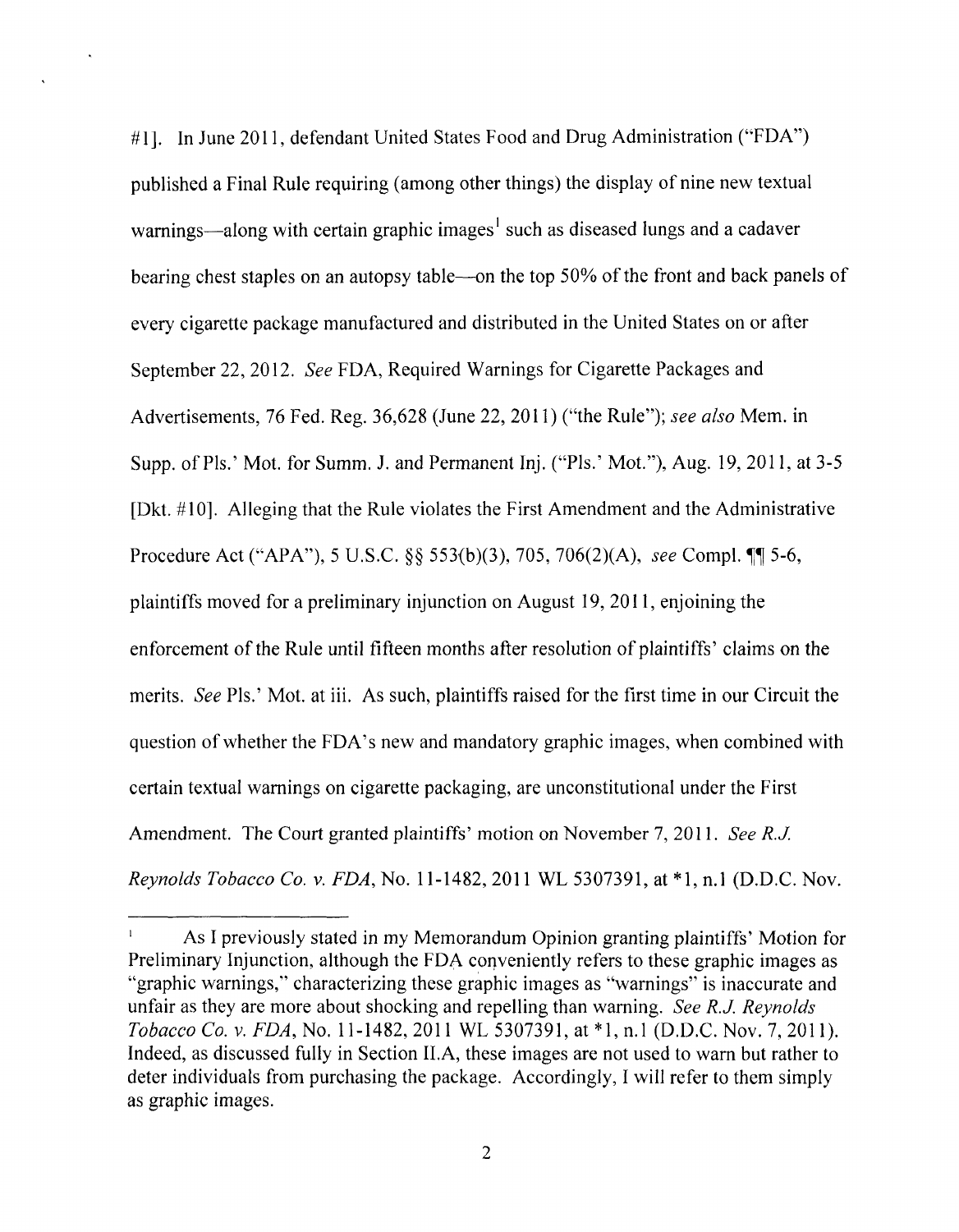7, 2011). Since then both parties have moved for summary judgment on the same issues.<sup>2</sup> Upon review of the pleadings, oral argument, the entire record, and the applicable law, the Court concludes that these mandatory graphic images violate the First Amendment by unconstitutionally compelling speech. For that and the other reasons stated herein, the Court GRANTS plaintiffs' Motion for Summary Judgment and DENIES the Cross-Motion for Summary Judgment.<sup>3</sup>

## **BACKGROUND<sup>4</sup>**

### **I. Statutory and Regulatory History**

#### **A. The Act**

The Family Smoking Prevention and Tobacco Control Act ("Act" or "the Act"), Pub. L. No. 111-31, 123 Stat. 1776 (2009), which President Obama signed into law on June 22, 2009, gives the FDA the authority to regulate the manufacture and sale of tobacco products, including cigarettes. Mem. in Support of Defs.' Mot. for Summ. 1. and in Opp'n to Pis.' Mot. for Summ. J. ("Defs.' Opp'n"), Oct. 21, 2011, at 1 [Dkt. #34]. Pursuant to that authority, Congress directed the Secretary of the U.S. Department of Health and Human Services ("the Secretary") to "issue regulations that require color

Plaintiffs filed their Motion for Summary Judgment [Dkt. #10] on the same day they filed their Motion for Preliminary Injunction [Dkt. #11].

 $\mathfrak{Z}$ Plaintiffs bring both First Amendment and APA claims. At the September 21, 2011 hearing, however, all parties agreed that if plaintiffs prevailed on their First Amendment claim, resolution of the APA claim would be superfluous. *See* PI Tr. 68:10- 19 (Government), 71:17-22 (plaintiffs). Because plaintiffs prevail on their First Amendment claim, an analysis of the APA claim is unnecessary.

The full facts of this case have been amply described in my earlier opinion granting the preliminary injunction. *See R.J Reynolds,* **2011** WL 5307391 at \* 1-3.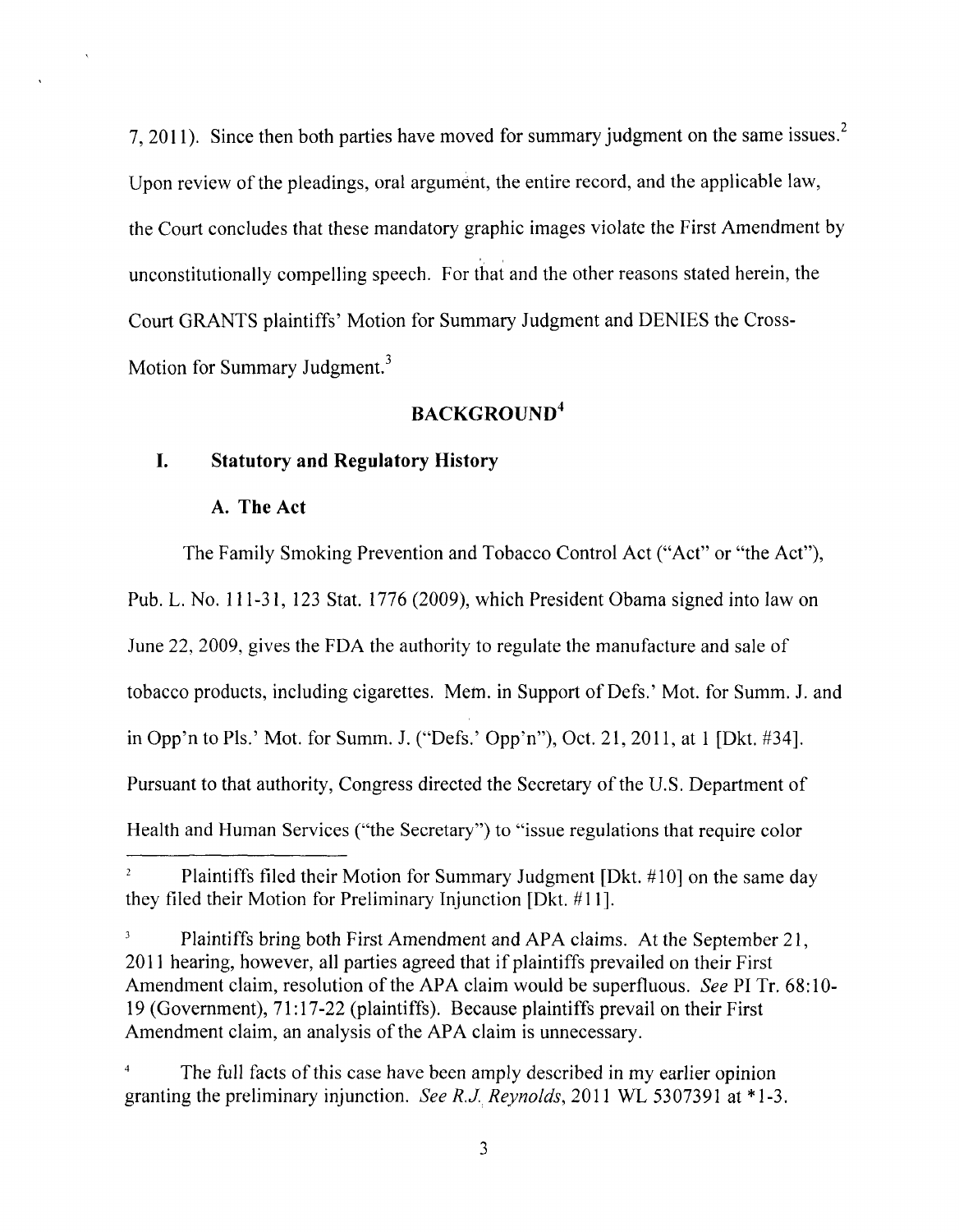graphics depicting the negative health consequences of smoking."<sup>5</sup> See Pub. L. No. 111-31, § 201(a) (amending 15 U.S.C. § 1333(d)); Compl. ¶ 31; Defs.' Opp'n at 1. In addition, Congress required all cigarette packages manufactured, packaged, sold, distributed, or imported for sale or distribution within the United States to bear one of the following nine textual warnings:

"WARNING: Cigarettes are addictive.

WARNING: Tobacco smoke can harm your children.

WARNING: Cigarettes cause fatal lung disease.

WARNING: Cigarettes cause cancer.

WARNING: Cigarettes cause strokes and heart disease.

WARNING: Smoking during pregnancy can harm your baby.

WARNING: Smoking can kill you.

WARNING: Tobacco smoke causes fatal lung disease in nonsmokers.

WARNING: Quitting smoking now greatly reduces serious risks to your health." Act  $\S 201(a)$  (amending 15 U.S.C.  $\S 1333(a)(1)$ ).

Congress required that these new textual warnings and graphic images occupy the

top 50% of the front and back panels of all cigarette packages, Act § 201(a) (amending

15 U.S.C. § 1333(a)(2», and the top 20% of all printed cigarette advertising, *id.* 

(amending 15 U.S.C.  $\S$  1333(b)(2)). It gave the FDA "24 months after the date of

 $\overline{\mathbf{5}}$ The statute also vests a certain amount of discretion in the Secretary, who "may adjust the type size, text and format of the label statements specified in subsections (a)(2) and  $(b)(2)$  as the Secretary determines appropriate so that both the graphics and the accompanying label statements are clear, conspicuous, legible and appear within the specified area." Pub. L. No. 111-31, § 201 (amending 15 U.S.C. § 1333(d)).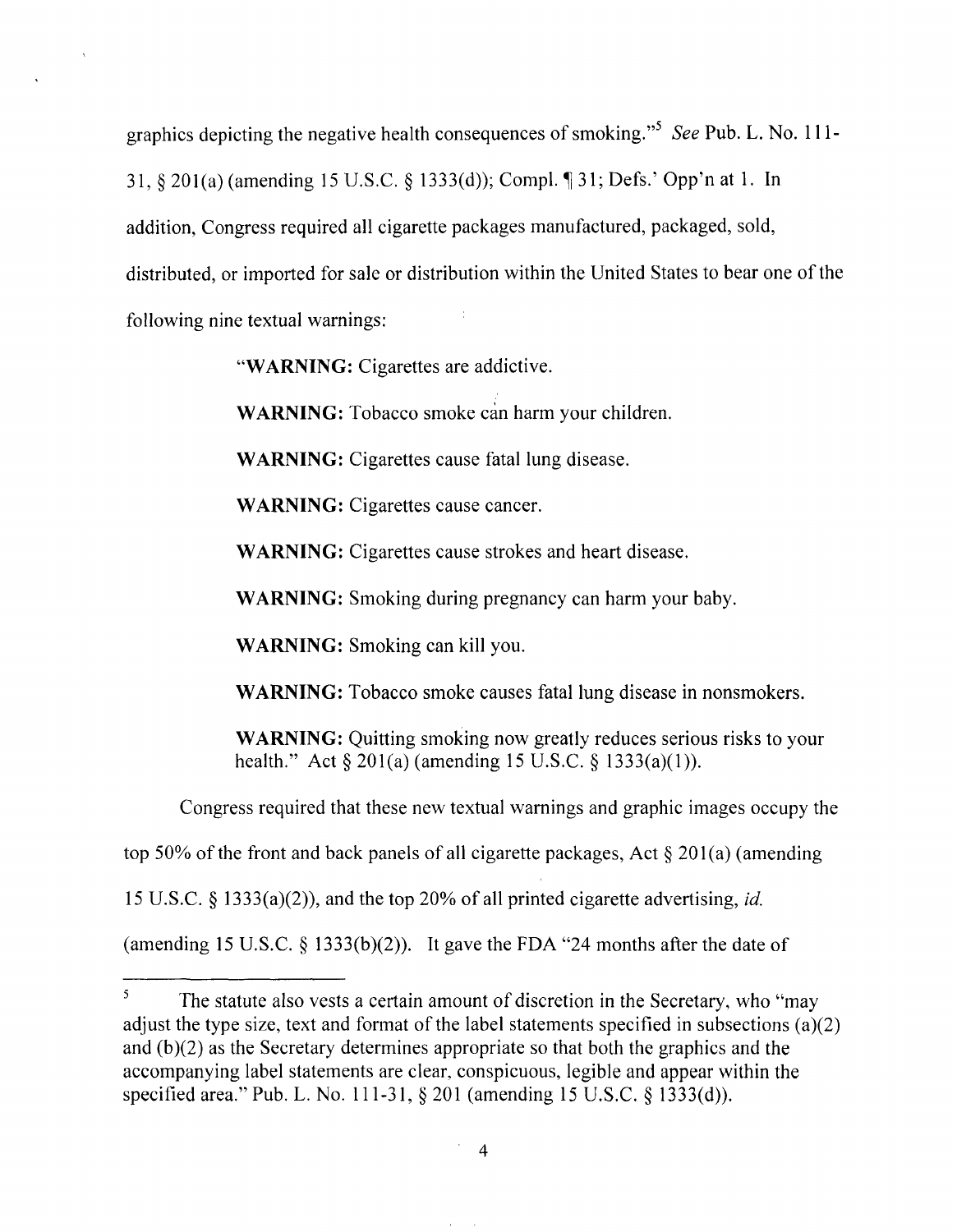enactment" of the Act to issue regulations implementing the requirements of Section 201. Act  $\S 201(a)$  (amending 15 U.S.C.  $\S 1333(d)$ ); Compl.  $\S 33$ . Finally, under the Act, the new textual warnings and graphic-image labels (and the related requirements) were scheduled to take effect 15 months after issuance of the Rule. Act  $\S 201(b)$  (note on amending 15 U.S.C. § 1333).

#### **B. The Rule**

#### **1. Proposed Rule**

On November 12,2010, the FDA submitted for public comment a Proposed Rule unveiling 36 graphic color images that could be displayed with the 9 new textual warnings created by Congress.<sup>6</sup> Required Warnings for Cigarette Packages and Advertisements, 75 Fed. Reg. 69,524; 69,534-69,535 (Nov. 12,2010) (to be codified at 21 C.F.R. Part 1141); Compl.  $\P\P$  36, 38; Defs.' Opp'n at 10-11. In addition, the Proposed Rule required cigarette packaging and advertising to include "a reference to a smoking cessation assistance resource" and set forth related requirements for what that resource must provide. 75 Fed. Reg.  $69,564$  (proposing 21 C.F.R.  $\S$  1141.16(a)); Compl.  $\P$  39. Finally, as part of its preliminary benefits analysis, the FDA estimated that "the U.S. smoking rate will decrease by *0.212* percentage points" as a result of the Proposed Rule, 75 Fed. Reg. 69,543 (emphasis added), a statistic the FDA admits is "in general not

 $\frac{1}{2}$ ,  $\frac{1}{2}$ 

The proposed images were not only in color, but some were also cartoon images, as opposed to staged photographs; and some were enhanced using either actors or technological augmentation to achieve the desired effect. *See* Compl. <sup>1</sup> 38; Defs.' Opp'n at 36.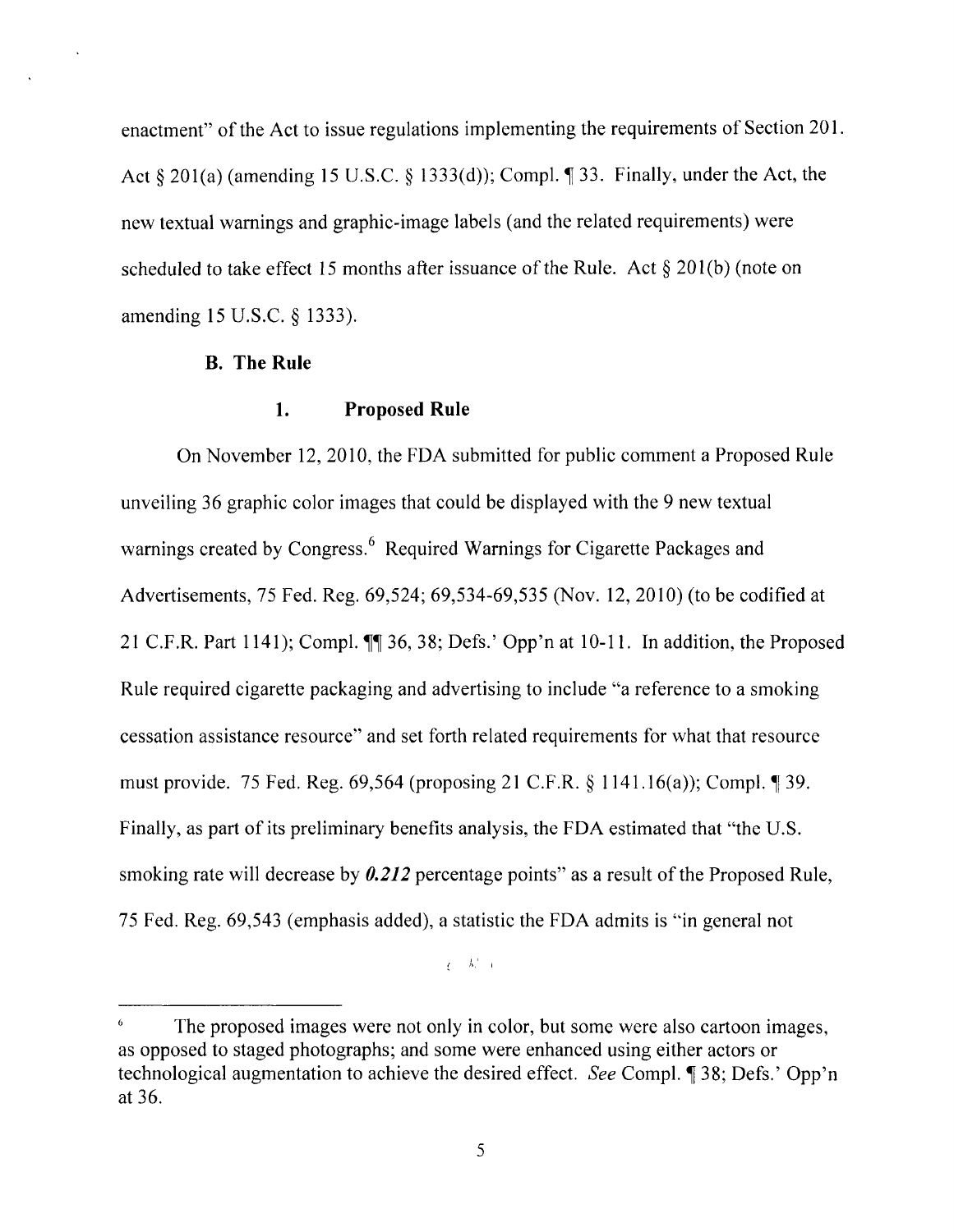statistically distinguishable from zero."<sup>7</sup> *Id.* at 69,546; see also Compl. 141.

#### 2. **Final Rule**

After a period of notice and comment in which the FDA reviewed more than 1,700 comments, it published a Final Rule on June 22, 2011. *See* 76 Fed. Reg. 36,628-36,629; Compl.  $\llbracket$  57. Of the 36 graphic images originally proposed, the FDA chose 9 for publication. Compl.  $\parallel$  57. The new graphic images, which will rotate according to an agency-approved plan, Act  $\S 201(a)$  (amending 15 U.S.C.  $\S 1333(c)(2)$ ); Compl.  $\P 30$ , include color images of a man exhaling cigarette smoke through a tracheotomy hole in his throat; a plume of cigarette smoke enveloping an infant receiving a kiss from his or her mother; a pair of diseased lungs next to a pair of healthy lungs; a diseased mouth afflicted with what appears to be cancerous lesions; a man breathing into an oxygen mask; a bare-chested male cadaver lying on a table, and featuring what appears to be post-autopsy chest staples down the middle· of his torso; a woman weeping uncontrollably; and a man wearing a t-shirt that features a "no smoking" symbol and the words "I QUIT." *See* Compl.  $\P$  57, 59. An additional graphic image appears to be a stylized cartoon (as opposed to a staged photograph) of a premature baby in an incubator. Id. Plaintiffs allege, on information and belief, that many of these images are

Indeed, the FDA's estimated reduction in U.S. smoking rates decreased from .212% in the Proposed Rule to *.088%* in the Final Rule. *Compare* 75 Fed Reg. 69,543 *with* 76 Fed. Reg. 36,721. *See also* 76 Fed. Reg. 36,724 (further explaining the "FDA's estimate of a 0.088 percentage point reduction in the U.S. smoking rate"). Plaintiffs suggest that the decrease could be attributed to the FDA considering (for the first time) a confounding factor—the difference between Canadian and U.S. cigarette tax rates—in the Final Rule analysis. *See* Compl.  $\oint 62$ .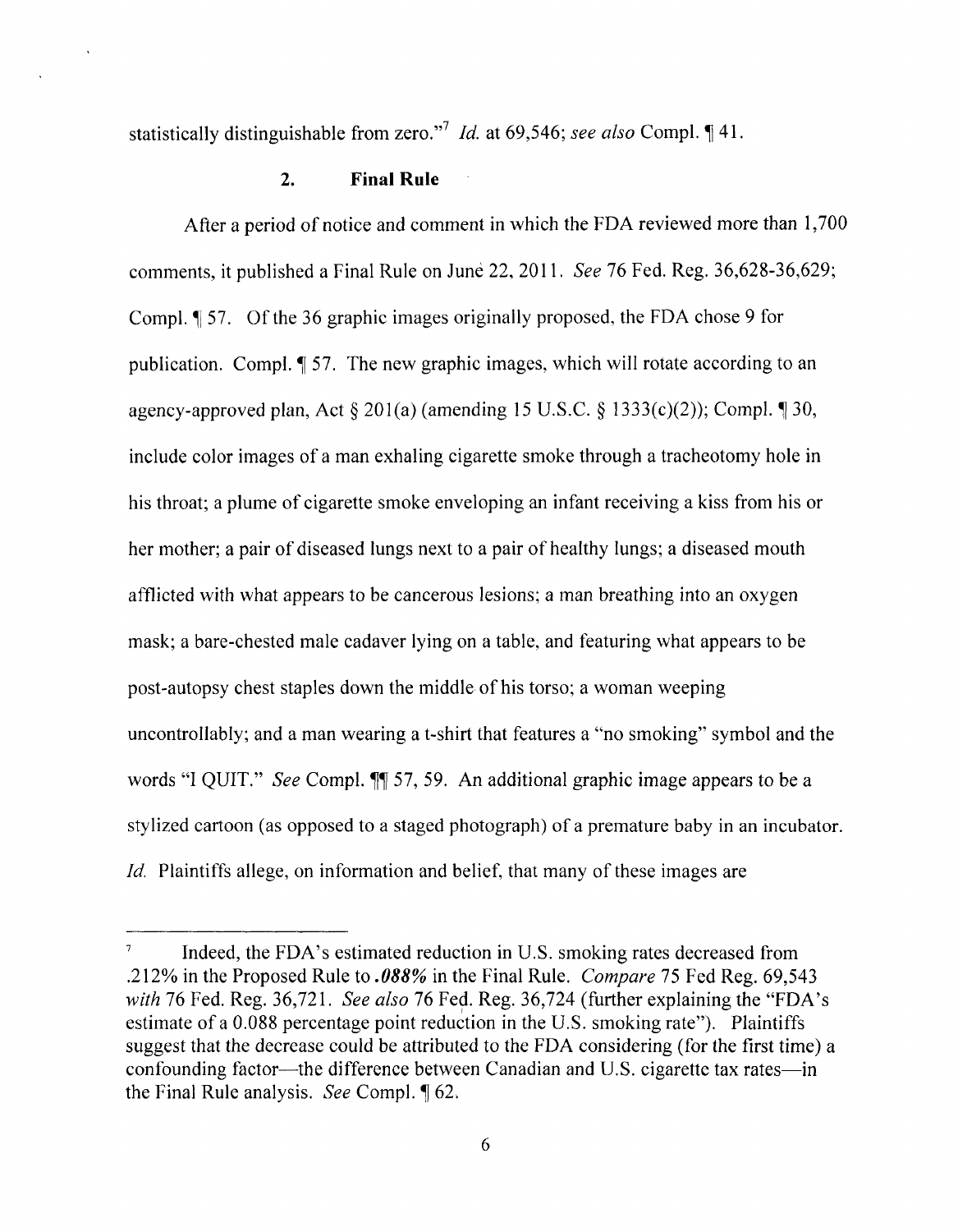technologically manipulated, $8$  enhanced, or animated, or that they depict actors to achieve the desired image. *See id.*  $\parallel$  59. And indeed, the FDA cited these nine images' "salience"—defined as a warning's ability to evoke emotion—as a primary selection criterion. $9\quad$  76 Fed. Reg. 36,639.

In addition to being paired with one of the nine new textual warnings introduced by Congress, each of the graphic images prominently displays "1-800-QUIT-NOW": a telephone number the FDA selected to fulfill its own regulatory obligation to offer smoking cessation assistance on each package. 76 Fed. Reg. 36,686-36,687, 36,754- 36,755; see also Compl.  $\P$  57, 60. Based on the 15-month implementation period set out by Congress, *see* Act § 201(a) (amending 15 U.S.C. § 1333), the new textual warnings and graphic images are scheduled to take effect for all cigarette packages manufactured on or after September 22, 2012, and for all cigarette packages introduced into commerce

 $\bf{8}$ The FDA does not dispute that "some of the photographs were technologically modified to depict the negative health consequences of smoking," although it insists that "the effects shown in the photographs are, in fact, accurate depictions of the effects of sickness and disease caused by smoking." Defs.' Opp'n at 36 (quoting 76 Fed. Reg. at 36,696).

<sup>&</sup>lt;sup>9</sup> The Rule reads, in pertinent part: "First, many of the proposed required warnings *elicited significant impacts on the salience measures (emotional and cognitive measures),*  which the research literature suggests are likely to be related to behavior change (Ref. 51). For example, the literature suggests that risk information is most readily communicated by messages that *arouse emotional reactions* (see Ref. 45), and that smokers who report greater negative emotional reactions in response to cigarette warnings are significantly more likely to have read and thought about the warnings and more likely to reduce the amount they smoke and to quit or make an attempt to quit (Ref. 44). The research literature also suggests that warnings that generate an *immediate emotional response* from viewers can result in viewers attaching a negative affect [sic] to smoking (i.e., feel bad about smoking), thus undermining the appeal and attractiveness of smoking (Ref. 45 and Ref. 40 at pp. 37-38)." 76 Fed. Reg. at 36,639 (emphasis added).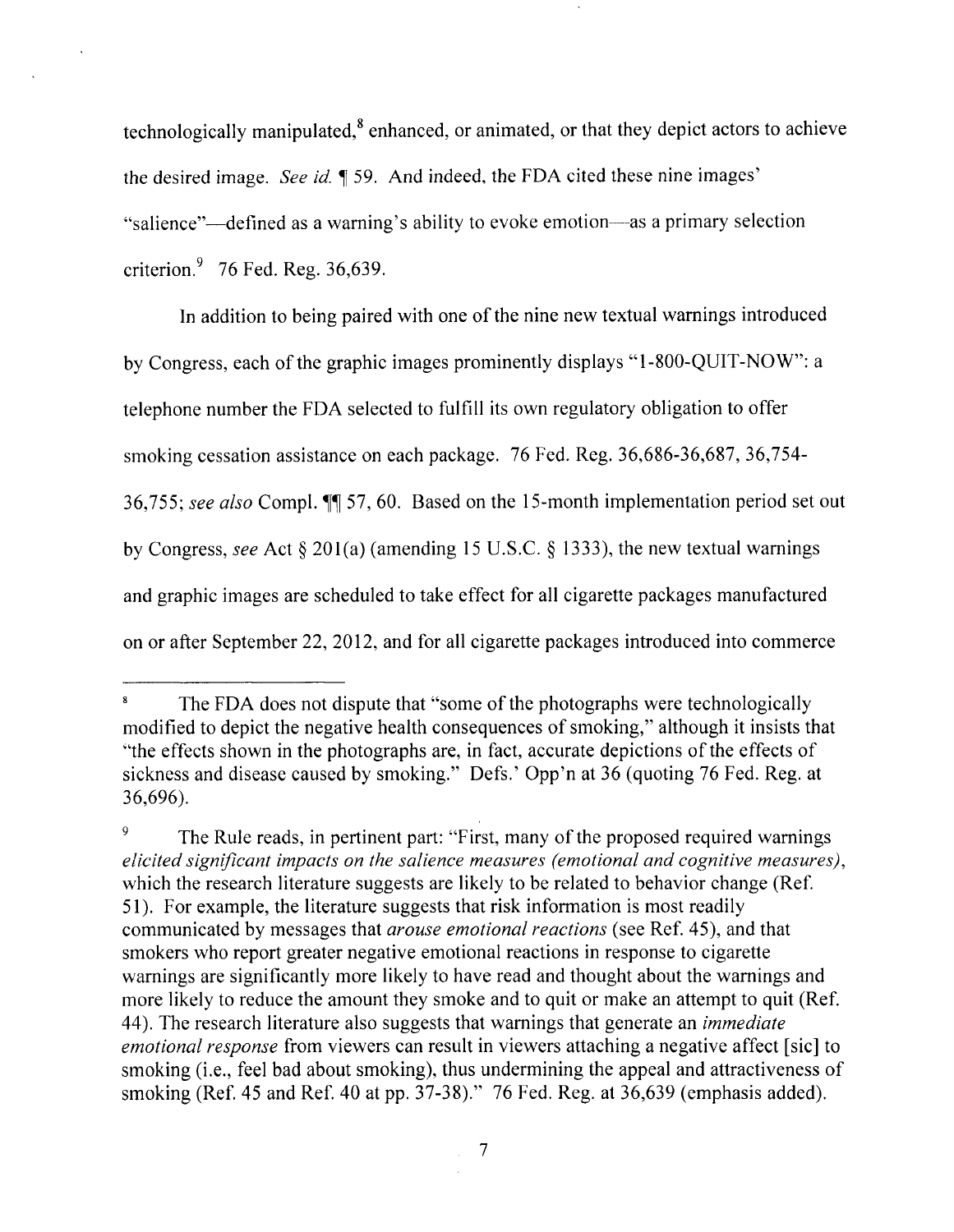on or after October 22,2012. *See* Act § 201(b) (note on amending 15 U.S.C. § 1333). In response to the Final Rule, plaintiffs filed a Motion for Preliminary Injunction, which this Court granted on November 7,2011. Plaintiffs also filed a Motion for Summary Judgment and Permanent Injunction on August 19, 2011; defendants responded and filed a Cross-Motion for Summary Judgment on October 21, 2011; and oral argument was held on February 1,2012.

#### **ANALYSIS**

#### **I. Standard of Review**

Summary judgment is appropriate when the movant demonstrates that there is no genuine issue of material fact in dispute and that the moving party is entitled to judgment as a matter of law. Fed. R. Civ. P.  $56(a)$ . The moving party bears the burden, and the court will draw "all justifiable inferences" in the favor of the non-moving party. *Anderson* v. *Liberty Lobby, Inc.,* 477 U.S. 242,255 (1986). Nevertheless, the nonmoving party "may not rest upon the mere allegations or denials of his pleading, but ... must set forth specific facts showing that there is a genuine issue for trial." *Id.* at 248 (internal quotations omitted). Factual assertions in the moving party's affidavits may be accepted as true unless the opposing party submits its own affidavits, declarations, or documentary evidence to the contrary. *Neal* v. *Kelly,* 963 F .2d 453, 456 (D.C. Cir. 1992).

#### **II. First Amendment Claim**

Plaintiffs oppose the placement of the Government-mandated warnings on the top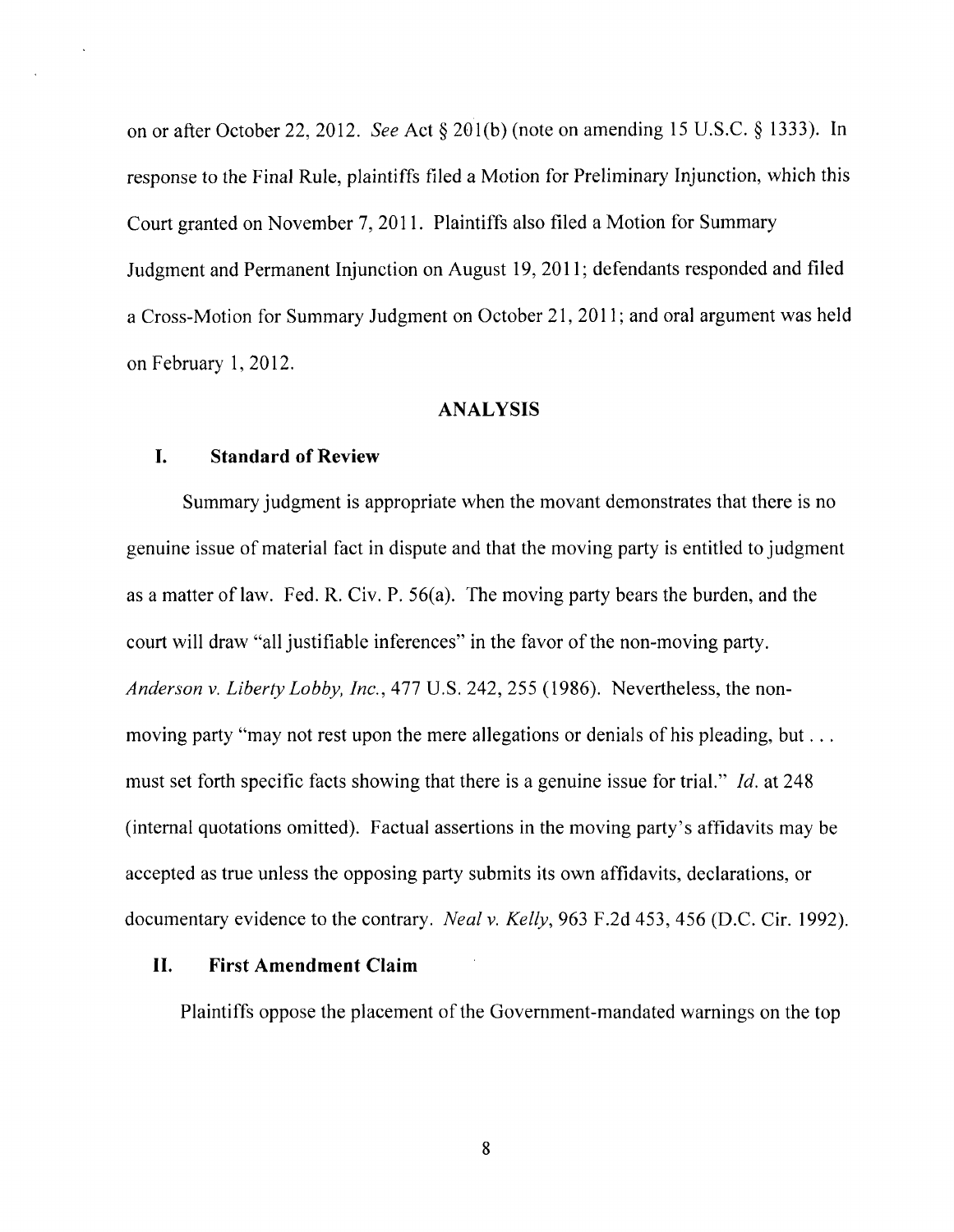50% of the front and back portions of their cigarette packaging.<sup>10</sup> Pls.' Mot. at 1. In particular, plaintiffs argue that the new Rule unconstitutionally compels speech, *see Hurley* v. *Irish-Am. Gay, Lesbian* & *Bisexual Grp. o/Boston, Inc.,* 515 U.S. 557, 573-74 *(1995); Wooley* v. *Maynard,* 430 U.S. 705, 714 (1977), and that such speech does not tit within the "commercial speech" exception under which certain types of Governmentmandated, informational disclosures are evaluated under a less restrictive standard, *see*  Zauderer v. *Office of Disciplinary Counsel of Sup. Ct. of Ohio*, 471 U.S. 626, 651 (1985); *see also* PIs.' Mot. at 17-20. As a result, they argue, the Government's conduct must be analyzed under the strict scrutiny standard.<sup> $11$ </sup> Pls.' Mot. at 17-24. I agree.

#### A. Applicable Level of Scrutiny

A fundamental tenant of constitutional jurisprudence is that the First Amendment protects "both the right to speak freely and the right to refrain from speaking at all." *Wooley*, 430 U.S. at 714. A speaker typically "has the autonomy to choose the content of his own message." *Hurley*, 515 U.S. at 573. And, in fact, "[f] or corporations as for individuals, the choice to speak includes within it the choice of what not to say." *Pac. Gas & Elec. Co. v. Pub. Utils. Comm'n of Cal.*, 475 U.S. 1, 16 (1986) (plurality opinion).

 $10$  Plaintiffs do not challenge the substance of the nine new textual messages Congress created by statute. SJ Tr. 12:10-12.

 $\Gamma$ <sup>11</sup> The parties continue to disagree fundamentally on the applicable level of scrutiny. While plaintiffs advocate for an application of strict scrutiny, they also argue that the *Rule fails under any constitutional standard.* Pls.' Mot. at 3. And as defendants contend that the Rule is subject to no more than intermediate scrutiny, *see Cent. Hudson Gas* & *Elec. Corp. v. Pub. Serv. Comm'n of N.Y.*, 447 U.S. 557, 573 (1980), they also continue to insist that the Rule *withstands* any level of scrutiny. Defs.' Opp'n at 13-14.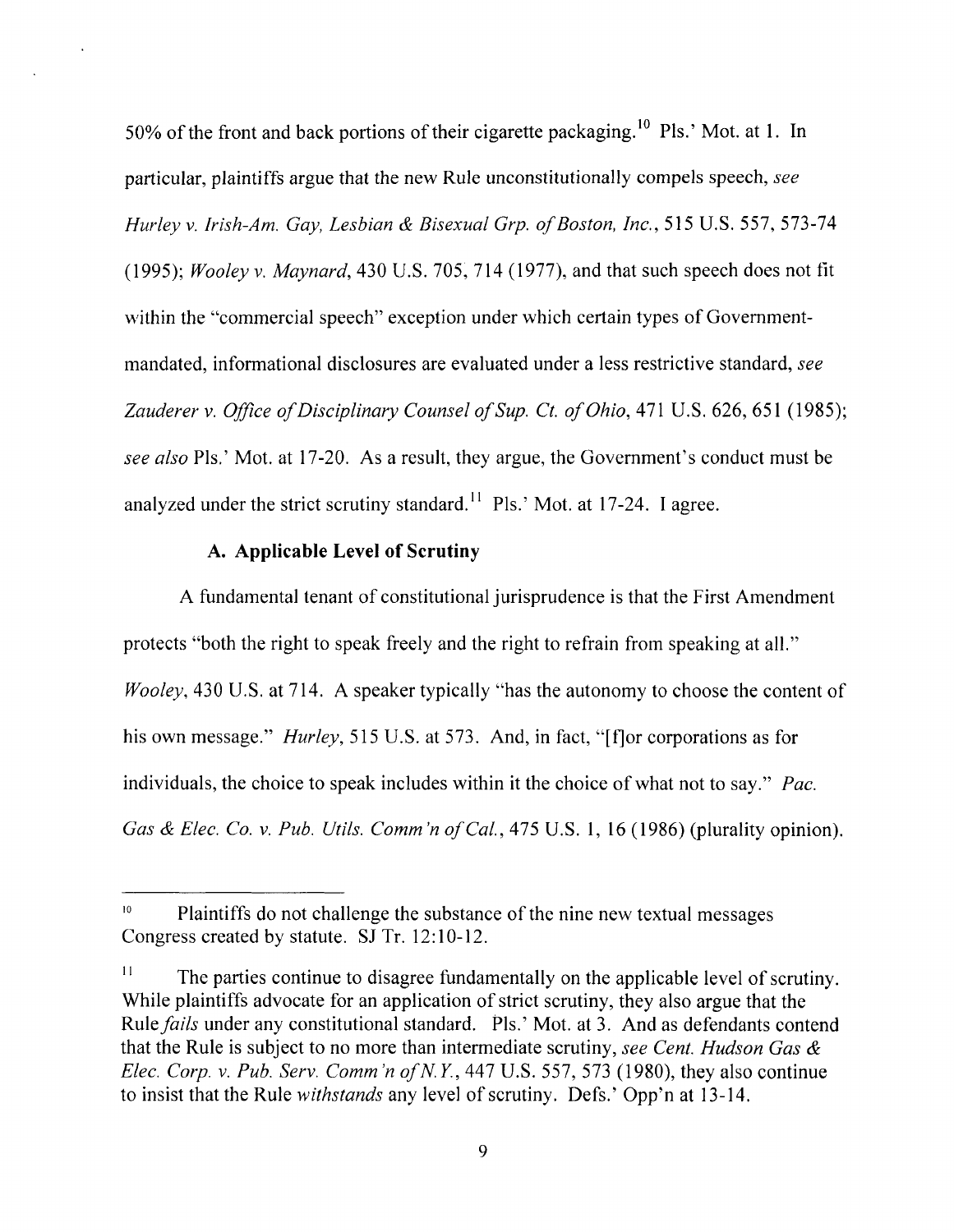As plaintiffs so aptly stated, although "the Government may engage in [ ] advocacy using its own voice[,] ... it may not force others, such as Plaintiffs, to serve as its unwilling mouthpiece." Reply in SUpp. of Pis.' Mot. ("PIs.' Reply"), Nov. 18,2011, at 1 [Dkt. *#42]; see Sorrell* v. *IMS Health, Inc.,* 131 S. Ct. 2653, 2671 (2011) ("The State can express [its] views through its own speech. But a State's failure to persuade does not allow it to hamstring the opposition. The State may not burden the speech of others in order to tilt public debate in a preferred direction."). Thus, where a statute "'mandates speech that a speaker would not otherwise make,' that statute 'necessarily alters the content of the speech. '" *Entm 't Software Ass 'n* v. *Blagojevich,* 469 F .3d 641, 651 (7th Cir. 2006) (quoting *Riley* v. *Nat* 'I *Fed'n of the Blind ofN.C., Inc.,* 487 U.S. 781, 795 (1988)). As the Supreme Court itself has noted, this type of compelled speech is "presumptively unconstitutional." *Rosenberger* v. *Rector* & *Visitors of the Univ. of Va.,*  515 U.S. 819, 830 (1995).

In the arena of compelled commercial speech, however, narrow exceptions do exist and allow the Government to require certain disclosures to protect consumers from "confusion or deception:' *Zauderer,471* U.S. at 651. Indeed, courts apply a lesser standard of scrutiny to this narrow category of compelled speech through which the Government may require disclosure only of "purely factual and uncontroversial information." *Id.* Even under this paradigm, however, compelled disclosures containing "purely factual and uncontroversial information" may still violate the First Amendment if they are "unjustified or unduly burdensome." *Id.* Unfortunately for the defendants, the images here neither meet the *Zauderer* standard, nor are narrowly tailored to avoid an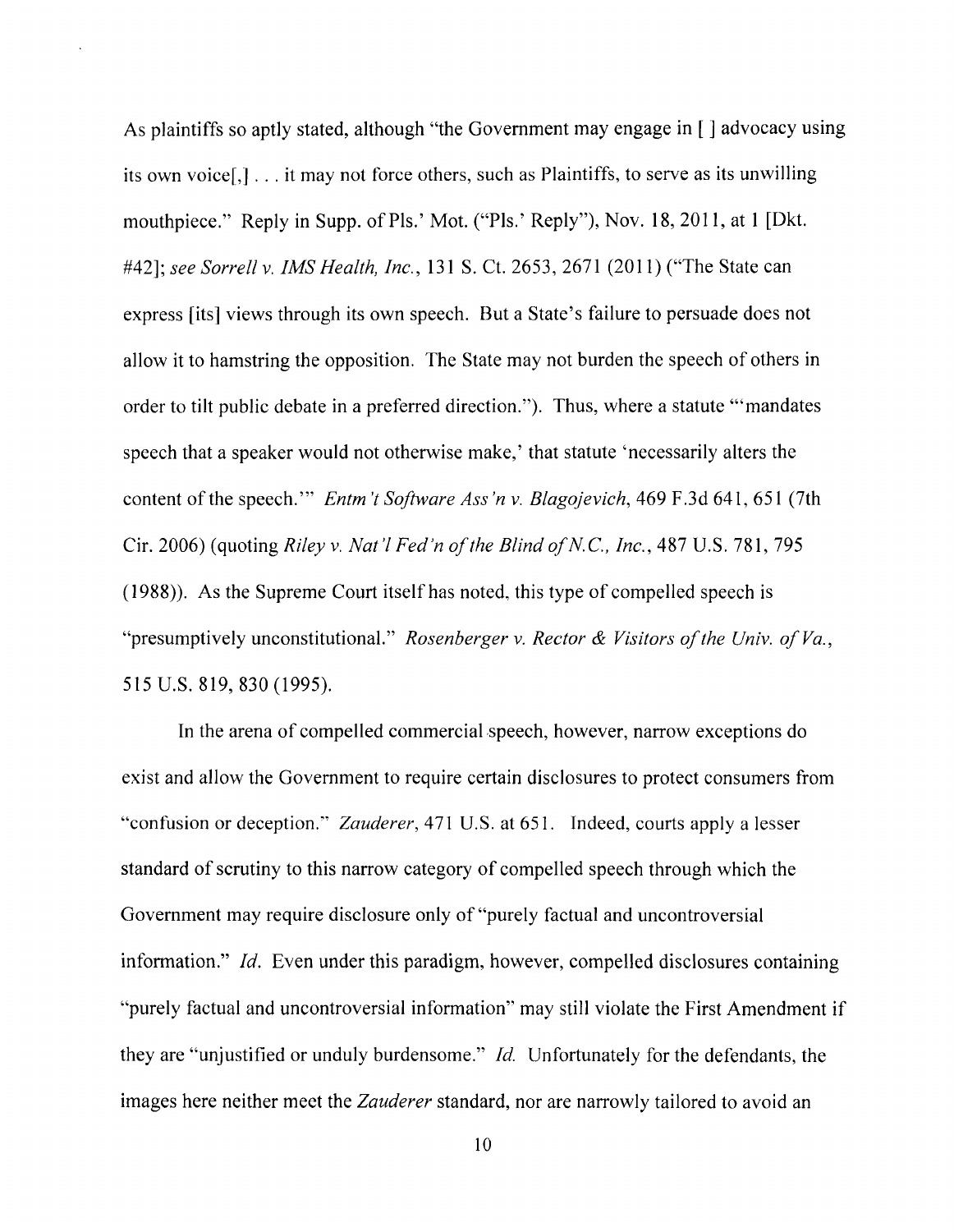undue burden to the plaintiffs' speech. How so?

First, after reviewing the evidence here it is clear that the Rule's graphic-image requirements are *not* the type of purely factual and uncontroversial disclosures that are reviewable under this less stringent standard.<sup>12</sup> To the contrary, the graphic images here were neither designed to protect the consumer from confusion or deception, nor to increase consumer awareness of smoking risks; rather, they were crafted to evoke a strong emotional response calculated to provoke the viewer to quit or never start smoking. Indeed, a report by the Institute of Medicine—an authority chiefly relied upon by the Government-very frankly acknowledges this very purpose. *See* Defs.' Opp'n at vi; Institution of Medicine, "Ending the Tobacco Problem: A Blueprint for the Nation" (Richard J. Bonnie ed. 2007) ("10M Report") at 290-91. According to the 10M Report, "[i]t is time to state unequivocally that the primary objective of tobacco regulation is not to promote informed choice but rather to discourage consumption of tobacco products, especially by children and youths, as a means of reducing tobacco-related death and disease." 10M Report at 291. Further, "[e]ven though tobacco products are legally available to adults, the paramount health aim is to reduce the number of people who use and become addicted to these products, through a focus on children and youths," and, therefore, the "warnings must be designed to promote this objective." Jd.

Not surprisingly the use of the graphic images accomplishes just that: an objective

<sup>12</sup> As this Court previously stated, "the fact *alone* that some of the graphic images here appear to be cartoons, and others appear to be digitally enhanced or manipulated, would seem to contravene the very definition of 'purely factual. '" *R.J. Reynolds,* 2011 WL 5307391 at \*5.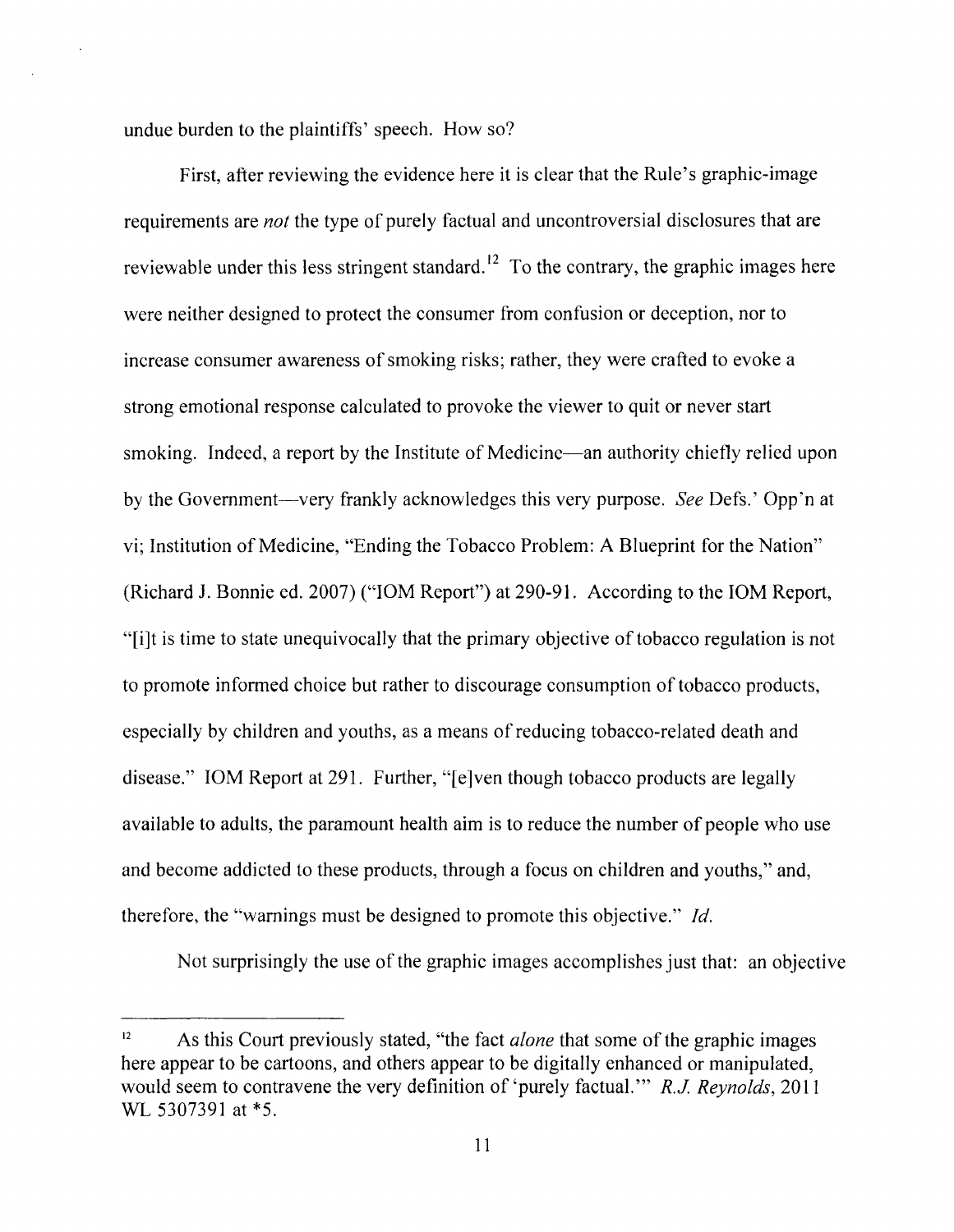wholly apart from disseminating purely factual and uncontroversial information. That Dr. David Hammond—a researcher upon whom the Government relies—recommended that the graphic warnings should "elicit negative emotional reactions" to convince smokers to quit undercuts any argument that the images are purely factual. *See* David Hammond, *Health Warnings Messages on Tobacco Products: A Review,* 20 Tobacco Control 327, 331-32 (2011) ("Hammond Review"); Defs.' Opp'n at vi. Indeed, the FDA measured the efficacy of the graphic images by their "salience," which the FDA defines in large part as a viewer's emotional reaction. *See* Compl. *[58 (citing 76 Fed. Reg.*) 36,638-36,639).

Further, the graphic images are neither factual nor accurate. For example, the image of the body on an autopsy table suggests that smoking leads to autopsies; but the Government provides no support to show that autopsies are a common consequence of smoking. Indeed, it makes no attempt to do so. Instead, it contends that the image *symbolizes* that "smoking kills 443,000 Americans each year." Defs.' Opp'n at 42. The image, however, does not provide that factual information. Similarly, the image of a man exhaling cigarette smoke through a tracheotomy hole in his throat is not being used to show a usual consequence of smoking. Instead, it is used to *symbolize* "the addictive nature of smoking"—a fact that is not accurately conveyed by the image. *Id.* at 37. Put simply, the Government fails to convey any factual information supported by evidence about the actual health consequences of smoking through its use of these graphic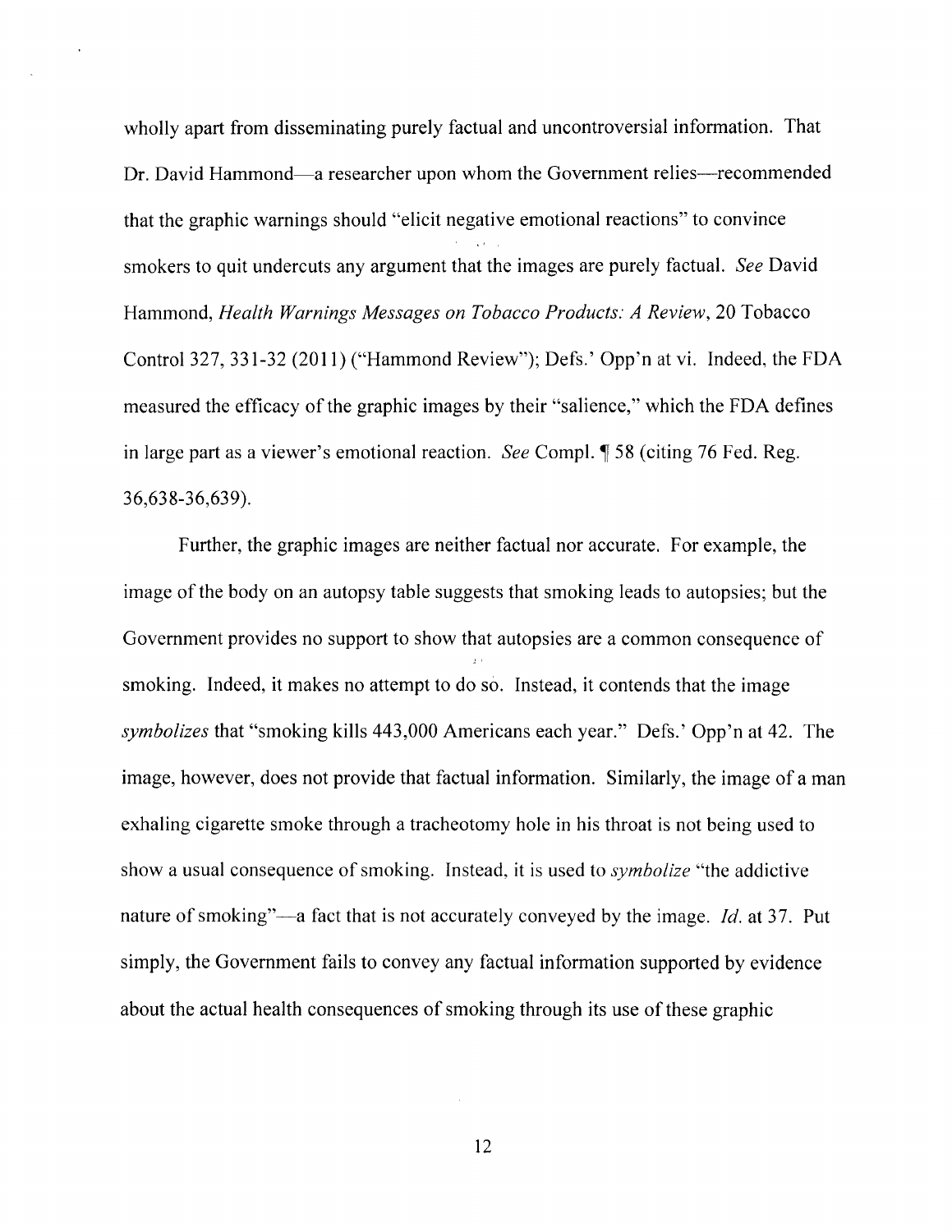$images.<sup>13</sup>$ 

The images, coupled with the placement of the toll free number, do not "promote informed choice" but instead advocate to consumers that they should "QUIT NOW." A telling example is the image depicting a man wearing a t-shirt that features a "no smoking" symbol and the words "I QUIT" next to the "1-800-QUIT-NOW" phone number. This image contains no factual information, and even the Government concedes this image "encourag[es] cessation." Defs.' Opp'n at 43 (quoting 76 Fed. Reg. 36,656). Likewise, the Secretary and the Commissioner of the FDA ("the Commissioner") have acknowledged that the graphic images convey an anti-smoking message—specifically, the images were designed to: convey that "smoking is gross"; help "encourage smokers to quit"; "rebrand[ ] our cigarette packs"; and "dispel[ ] the notion that somehow [tobacco use] is cool." *Graphic Health Warning u.s. Food* & *Drug Admin. Announcement,* (Nov. 1 0, 2010), *available at* http://www.fda.gov/TobaccoProducts/NewsEvents/ucm232556. htm; Press Briefing, Press Sec'y Jay Carney, Sec'y of Health and Human Servs. Kathleen Sebelius, & FDA Comm'r Margaret Hamburg (June 21,2011), *available at*  http://www.whitehouse.gov/the-press-office/2011/06/21/press-briefing-press-secretaryjay-carney-secretary-health-and-human-ser; News Release, U.S. Dep't of Health & Human Servs., *FDA Unveils Final Cigarette Warning Labels* (June 21, 2011), *available* 

<sup>&</sup>lt;sup>13</sup> Indeed, at oral argument, the plaintiffs proffered an analogy that exposes the weakness in the Government's contention that these images are purely factual and uncontroversial. After reciting an account of a 117 -year-old woman who smoked her entire adult life, plaintiffs asked rhetorically: "Would it be purely factual and uncontroversial if we were to take a picture of one of these people [like the lifelong smoker], put [her] on our advertisements, and say 115 years old and still smoking?" [SJ Tr.46:2-12J. Of course not!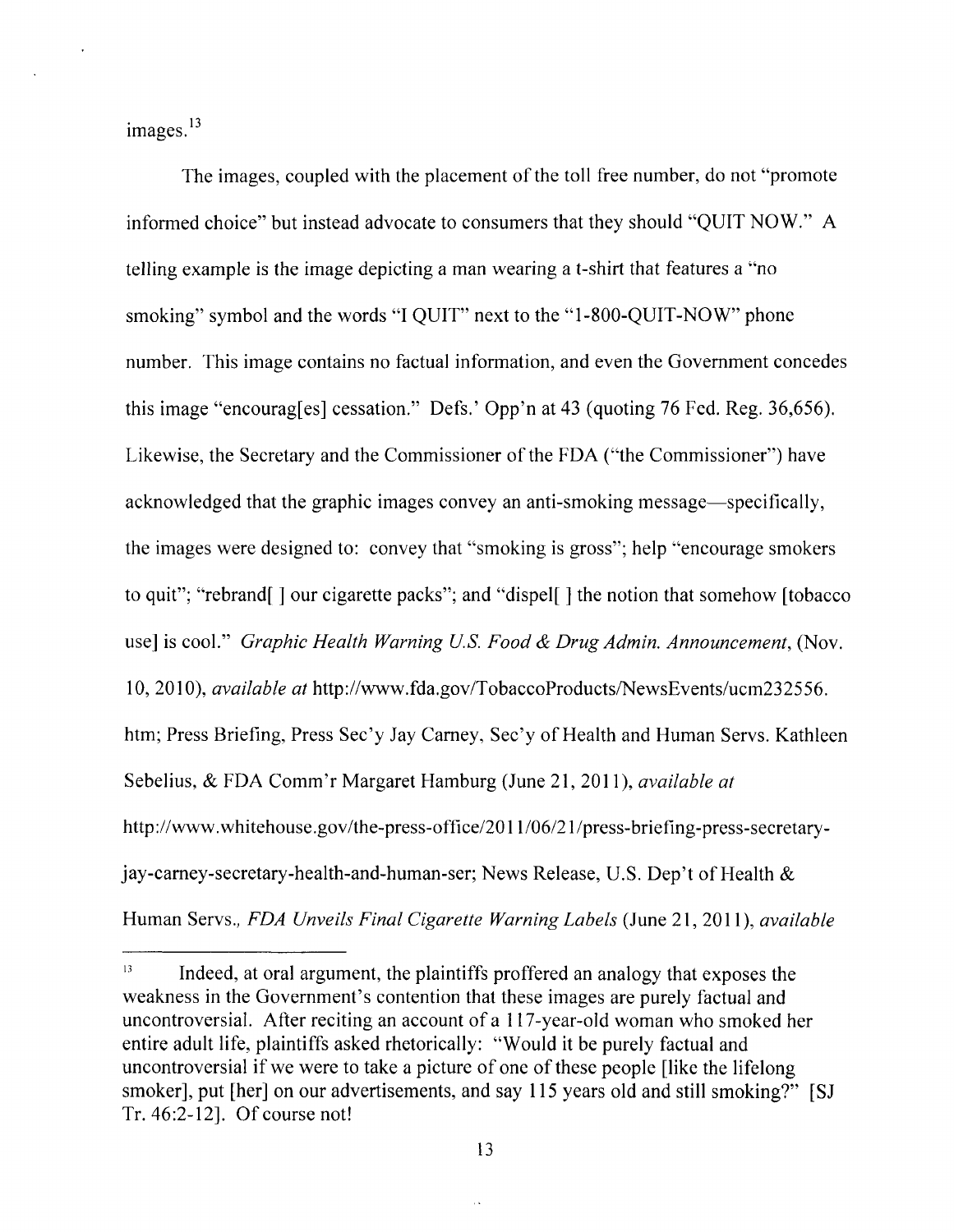*at http://www.hhs.gov/news/press/2011pres/06/20110621a.html. Thus, while the line* between the constitutionally permissible dissemination of factual information and the impermissible expropriation of a company's advertising space for Government advocacy can be frustratingly blurry, here the line seems quite clear.

Rather than fit the *Zauderer* paradigm, "the disclosures mandated in this case are much more similar in form and function to those at issue in *Blagojevich,* 469 F.3d at 643, *652." R.J. Reynolds,* 2011 WL 5307391 at \*6. There, the Seventh Circuit refused to apply the *Zauderer* standard of scrutiny to a state law that required video game retailers to affix a four-square-inch sticker with the number "18" (representing age 18) on any game deemed "sexually explicit" under the statute. 469 F.3d at 643, 652. "Just as the Seventh Circuit recognized that a compelled video-game label based on what the state deemed to be 'sexually explicit' was 'far more opinion-based than the question of whether a particular chemical is within any given product,' *Blagojevich,* 469 F.3d at 652 (referencing *Sorrell),* so too are the graphic images promulgated as part of the FDA's rule a more subjective vision of the horrors of tobacco addiction." *R.J. Reynolds,* 2011 WL 5307391 at \*6. Indeed, like the stickers in *Blagojevich,* the graphic images "ultimately communicate[ ] a subjective and highly controversial message." *Blagojevich,* 469 F.3d at 652. The Rule, therefore, does not fit into the *Zauderer* exception for purely factual and uncontroversial information. *See Pac. Gas* & *Elec.,* 475 U.S. at 15 n.l2 ("Nothing in *Zauderer* suggests ... that the State is equally free to require corporations to carry the message of third parties, where the messages themselves are biased against or are expressly contrary to the corporation's views."). Thus, these images must withstand the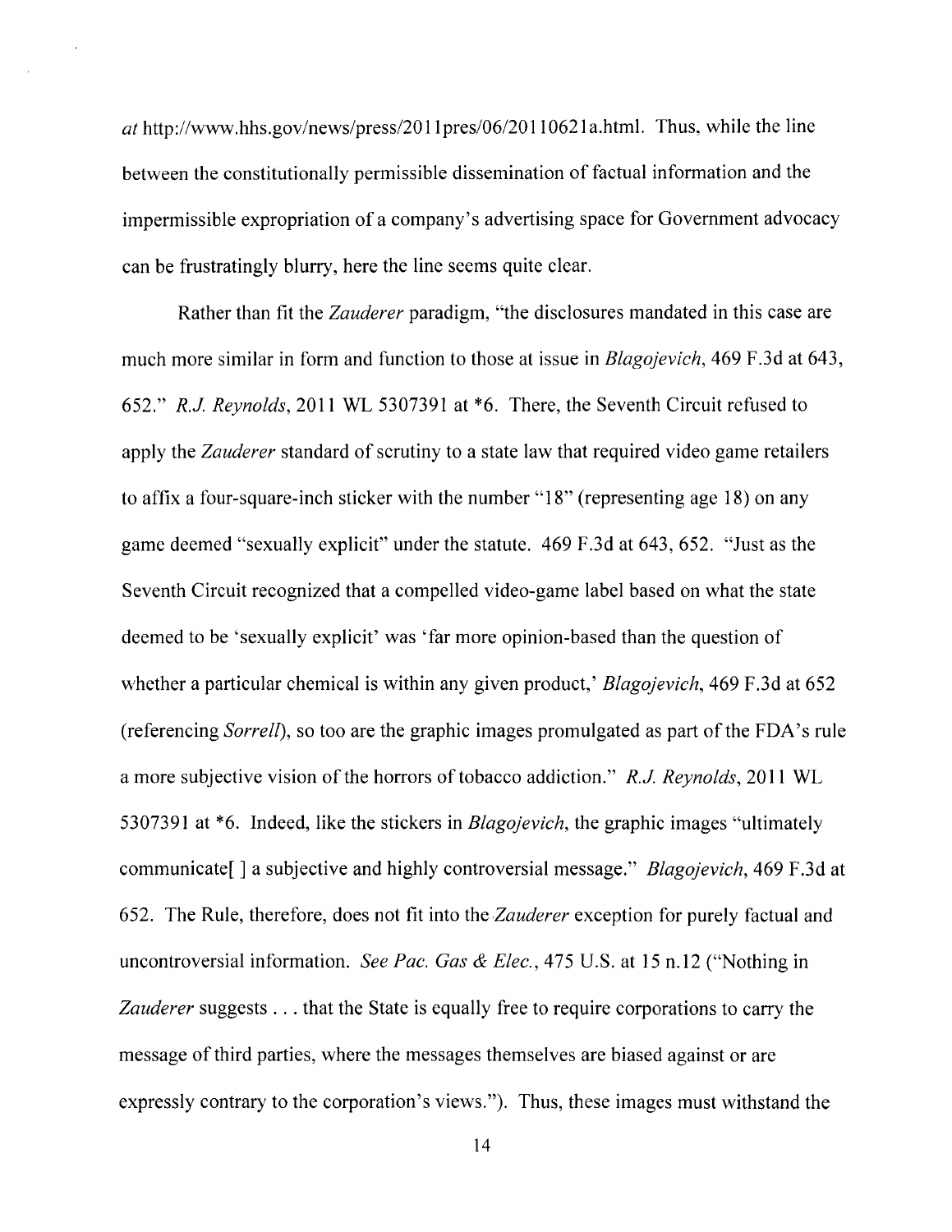strict scrutiny analysis the Supreme Court imposes on Government regulations which compel commercial speech.

# **B. Analysis Under Strict Scrutiny**  I'

To withstand strict scrutiny, the Government carries the burden of demonstrating that the FDA's Rule is narrowly tailored to achieve a compelling government interest. *See, e.g., A.N.S. W.E.R. Coal.* v. *Kempthorne,* 537 F. Supp. 2d 183, 195 (D.D.C. 2008) (citing *Boos* v. *Barry,* 485 U.S. 312, 322 (1988) and *Rosenberger* v. *Rector* & *Visitors 01 the Univ. 01 Va.* , 515 U.S. 819, 829 (1995)). Unfortunately for the Government, it fails to satisfy this burden.

First, although the Government contends that it has a compelling interest— "conveying to consumers generally, and adolescents in particular, the devastating consequences of smoking and nicotine addiction," *see* Defs.' Opp'n at 23—its "stated purpose does not seem to comport with the thrust of its arguments, or with the evidence it offers to support the Rule." *R.J Reynolds,* **2011** WL 5307391 at \*7. To the contrary, it is clear that the Government's *actual* purpose is not to inform or educate, but rather to advocate a change in behavior—specifically to encourage smoking cessation and to discourage potential new smokers from starting. *See* 10M Report at 290-91 ("It is time to state unequivocally that the primary objective of tobacco regulation is not to promote informed choice but rather to discourage consumption of tobacco products, especially by children and youths, as a means of reducing tobacco-related death and disease."); Hammond Review at 331-32 (recommending that the graphic warnings should "elicit negative emotional reactions" to convince smokers to quit); 76 Fed. Reg. 36,633 (the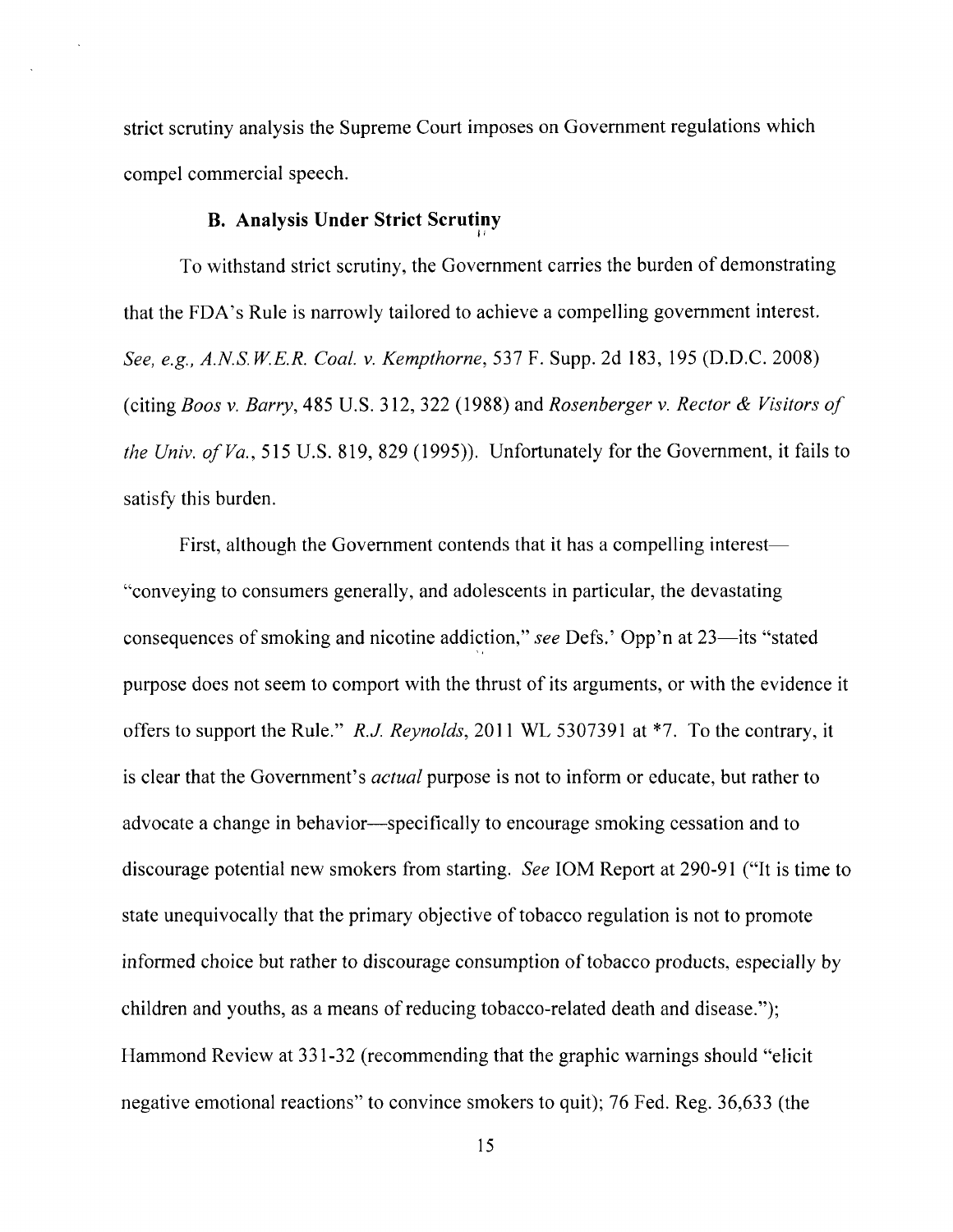purpose of the graphic warnings is to "discourage nonsmokers ... from initiating cigarette use and to encourage current smokers to consider cessation"); Act § 3.9 (the purpose of the Act is "to promote cessation to reduce disease risk and the social costs associated with tobacco-related diseases"). The Government's reliance on the graphic images-which were chosen based on their ability to provoke emotion, a criterion that does not address whether the graphic images'affect consumers' knowledge of smoking risks-coupled with the toll free number, further supports the conclusion that the Government's actual purpose is to convince consumers that they should "QUIT NOW."<sup>14</sup> Indeed, at oral argument, the Government effectively conceded this purpose when it acknowledged: "Now, it's no secret that the Government wants people to stop smoking." SJ Tr. 26:17-18. Although an interest in informing or educating the public about the dangers of smoking *might* be compelling, an interest in simply advocating that the public not purchase a legal product is not.<sup>15</sup> However, even if the Government's interest is in

 $14$  The Government's interest in advocating a message cannot and does not outweigh plaintiffs' First Amendment right to not be the Government's messenger. *See Wooley v. Maynard*, 430 U.S. 705, 717 (1977) ("[W]here the State's interest is to disseminate an ideology, no matter how acceptable to some, such interest cannot outweigh an individual's First Amendment right to avoid becoming the courier for such message."). This Court is acutely aware of the health risks of smoking. And although the Government may want to convince consumers to stop smoking to protect their health, plaintiffs are correct in stating that their industry should not "serve as the government's unwilling spokesman in that paternalistic endeavor." SJ Tr. 6: 18-19.

 $15$  Even assuming that the interest is compelling, the Rule does not achieve or further this interest. According to the plaintiffs, the Jamieson  $\&$  Romer study "demonstrates that consumers are overwhelmingly aware of the risks of smoking and indeed overestimate those risks, which is why the introduction of graphic warnings does not move the needle either in terms of behavior or in terms of knowledge of the risks that the warnings address." SJ Tr. 21:5-13; *see* Jamieson & Romer, *What Do Young People Think They*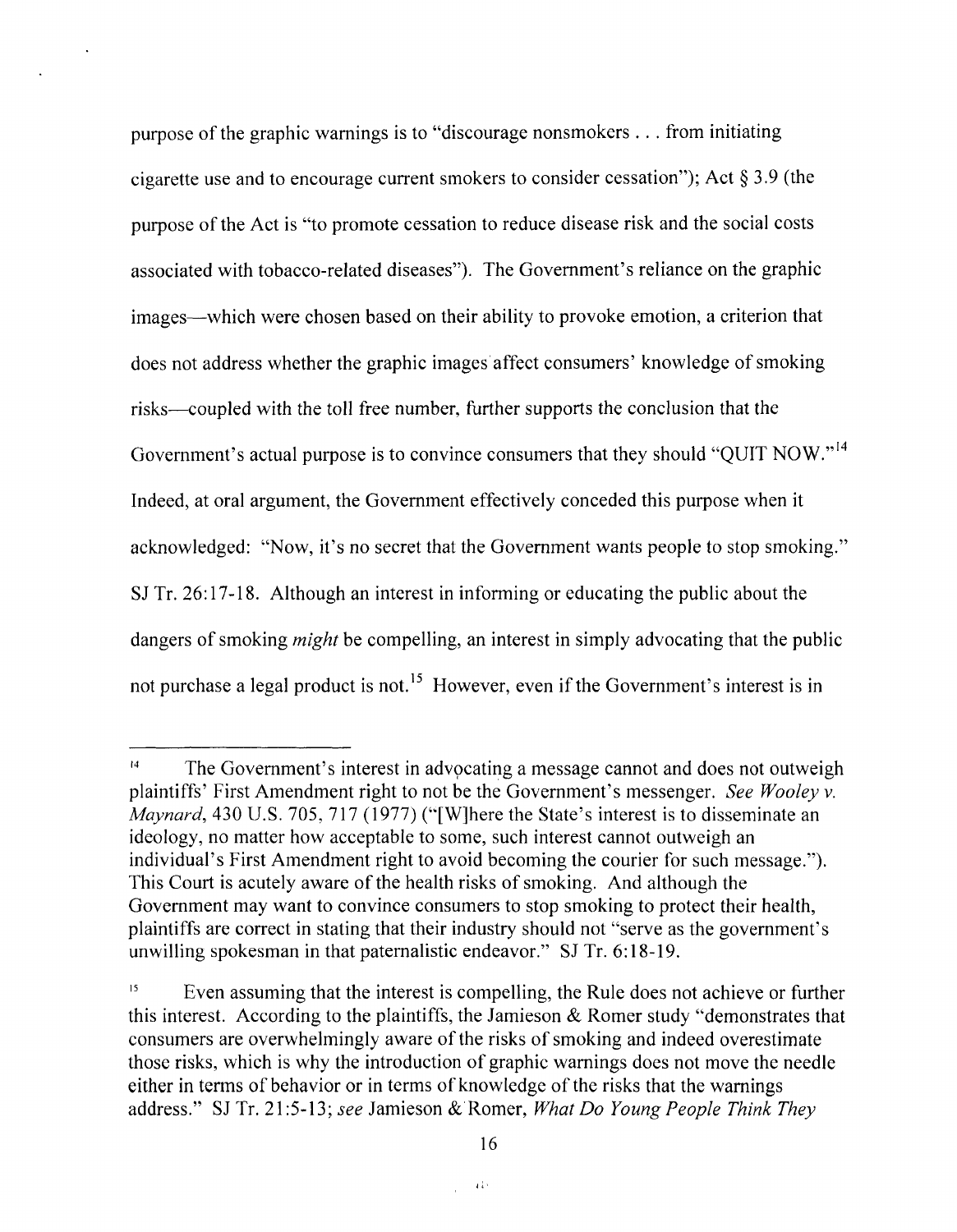fact "compelling," the Rule is clearly not narrowly tailored to achieve the Government's purpose. How so?

As I noted previously, "the sheer size and display requirements for the graphic images are anything but narrowly tailored." *R.J Reynolds,* 2011 WL 5307391 at \*7. Under the Rule, plaintiffs are forced to act as the Government's mouthpiece by dedicating the top 50% of the front and back of all cigarette packages manufactured and distributed in the United States to display the Government's anti-smoking message: *not*  to purchase this product. These dimensions *alone* clearly demonstrate "that the Rule was designed to achieve the very objective articulated by the Secretary of Health and Human Services: to 'rebrand[] our cigarette packs,' treating (as the FDA Commissioner announced last year) 'every single pack of cigarettes in our country' as a 'mini-billboard.' A 'mini-billboard,' indeed, for its obvious anti-smoking agenda!" *Id.* (internal citations omitted). The FDA's contention that neither it nor this Court has the authority to secondguess Congress, *see R.J Reynolds,* 2011 WL 5307391 at \*7 n.25, even if the congressional mandate violates the First Amendment, is an oh-too-convenient dodge. *See* SJ Tr. 36:22-25; 37:13-17. As the parties have conceded, there is no evidence that Congress even considered the First Amendment implications when drafting the Act. *See*  SJ Tr. 30:10-13 (defendants); 42:3-13 (plaintiffs). To say the least, implementing a Final Rule consistent with a congressional mandate does not require a Court to hold that the

*Know About the Risks o/Smoking* (2001),28-30. Indeed, the Rule itself makes clear that the warnings may cause smoking rates in the United States to decrease by  $0.088\%$ —a rate which is "not statistically distinguishable from zero." 76 Fed. Reg. 36,721; 36,724; 36,776. The Government "therefore cannot reject, in a statistical sense, the possibility that the rule will not change the U.S. smoking rate." *Id.* at 37,776.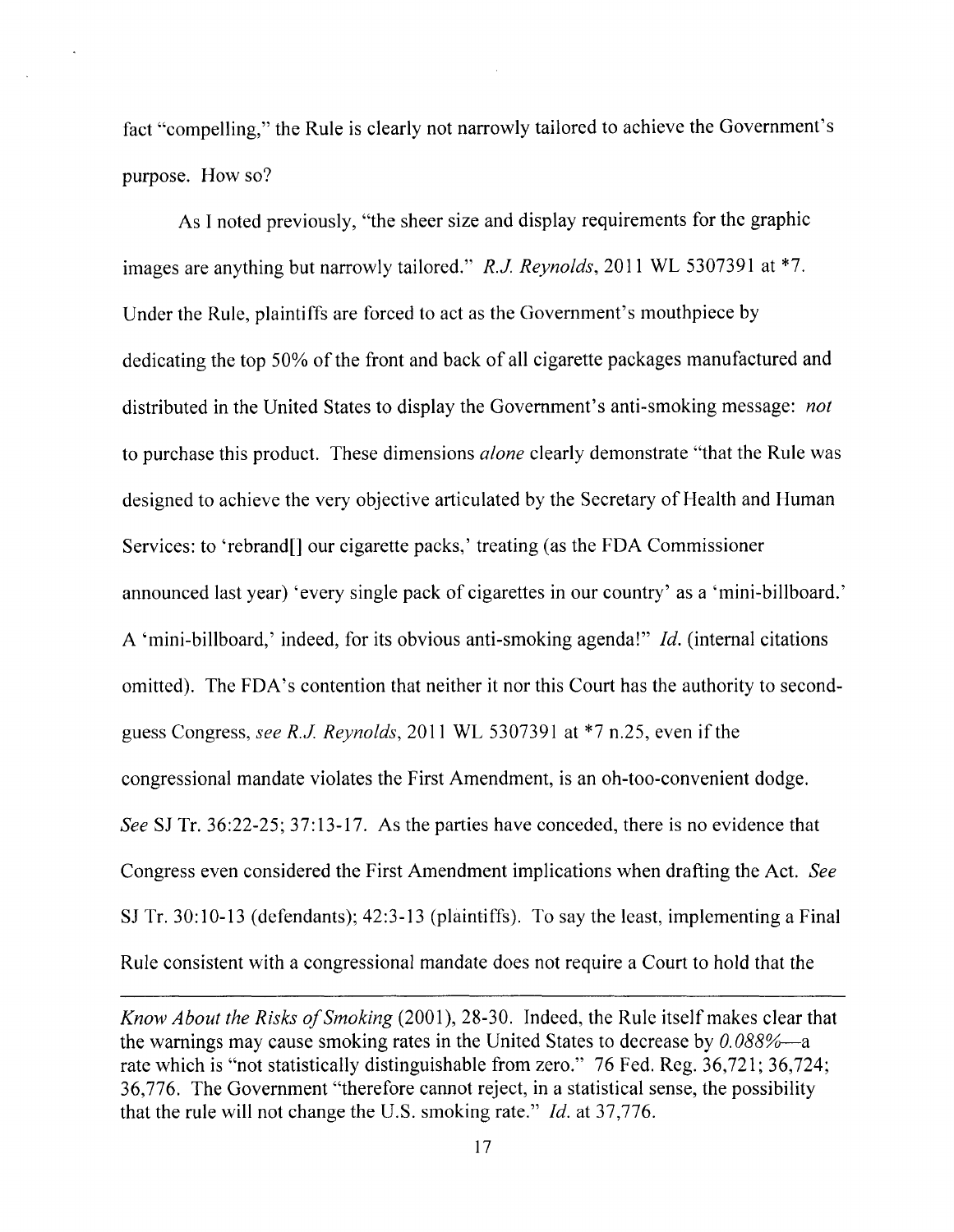Rule automatically passes constitutional muster. Congress must pass laws, and the FDA must implement final rules, that are consistent with the requirements of the Constitution. Thus, just as the four-square-inch sticker "literally fail<sup>[ed]</sup> to be narrowly tailored" because it "cover[ed] a substantial portion of the box," in *Blagojevich*, so too must these graphic images fail to meet the narrowly tailored requirement the Government must demonstrate. 469 F.3d at 652.

 $\overline{a}$ 

Finally, with respect to the content of the graphic images, it is curious to note that plaintiffs have offered several alternatives that are easily less restrictive and burdensome for plaintiffs, yet would still allow the Government to educate the public on the health risks of smoking without unconstitutionally compelling speech. First, the Government could disseminate its anti-smoking message itself, for example, by increasing its antismoking advertisements or issuing additional statements in the press urging consumers to quit smoking or both. Pis.' Mot. at 28. Although doing so might impose costs on the Government, *see* Defs.' Opp'n at 22, "[c]itizens may not be compelled to forgo their [First Amendment] rights because officials ... desire to save money." *Palmer v. Thompson,* 403 U.S. 217, 226 (1971). Of course, by now it is clear that the Government's actual concern is not the potential for added cost as the FDA recently announced that it will be spending \$600 million on a new—presumably believed to be effective-anti-smoking multimedia campaign. *See* Pis.' Reply at 47. Second, the Government could change the display requirements. Specifically, the Government could reduce the space appropriated for the proposed "warnings" to 20% of the packaging or require "warnings" only on the front or back of the packaging. Pis.' Mot. at 29-30.